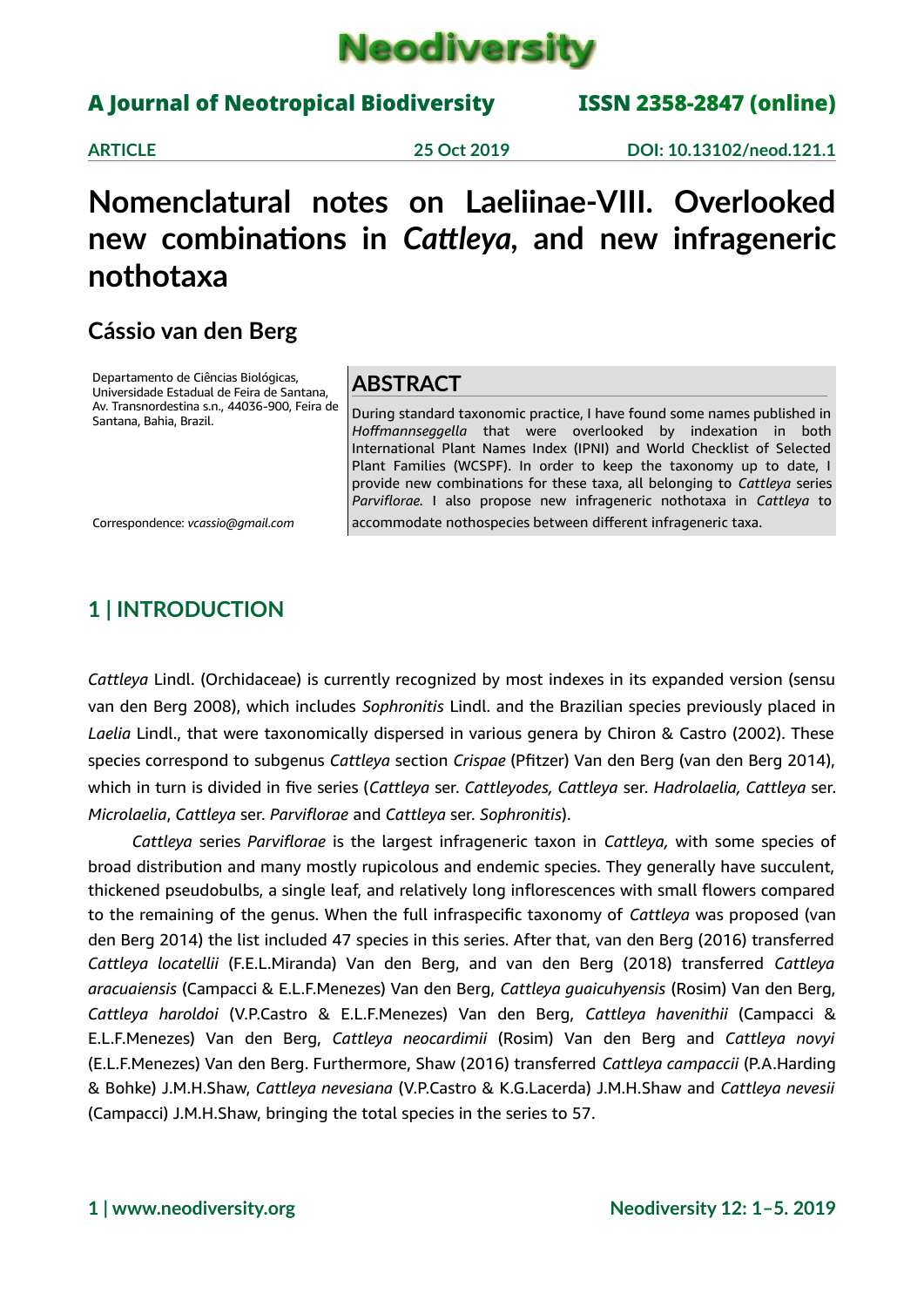

Recently, I found some obscure *Hoffmannseggella* names that were not transferred to *Cattleya* probably because they were not indexed in the International Plant Names Index (IPNI) and World Checklist of Selected Plant Families (WCSPF). Here I present new combinations for three of them, and a replacement name for *Hoffmannseggella zaslawskii* V.P.Castro, since the name was previously occupied in *Cattleya* by *Cattleya* × *zaslawskii* (L.C.Menezes) Van den Berg. I also combine *Cattleya aromatica* (Rosim & E.L.F.Menezes) and *C. × dolteana* (Rosim) Van den Berg, which is the natural hybrid between *C. ghillanyi* (Pabst) Van den Berg (van den Berg 2008: 7) and *C. neocardimii* (Rosim) Van den Berg (van den Berg 2018: 2).

After publishing most of the combinations necessary to keep *Cattleya* monophyletic (van den Berg 2008), the missing natural hybrids within the genus and with other genera were transferred (van den Berg 2010, 2018). In 2014 there were at least 89 natural hybrids described within the genus and five have been described since (van den Berg 2013, 2014; reproduced in Fig. 1). However, the appropriate infrageneric taxa required to accommodate these nothospecies have not been provided. Thus I propose here three nothoseries for hybrids between series, seven nothoseries for hybrids between series and other infrageneric ranks, and two nothosections for hybrids between sections and subgenera. This is in accordance with the Code of Nomenclature of Algae, Fungi and Plants (Shenzen Code, Turland et al. 2018) that indicates that when nothotaxa are of unequal ranks, the name for the hybrid should be published at the lowest rank between the parent taxa.



**Figure 1**. Frequency of natural hybrids between different infrageneric taxa of *Cattleya* (Orchidaceae). Updated from van den Berg (2014).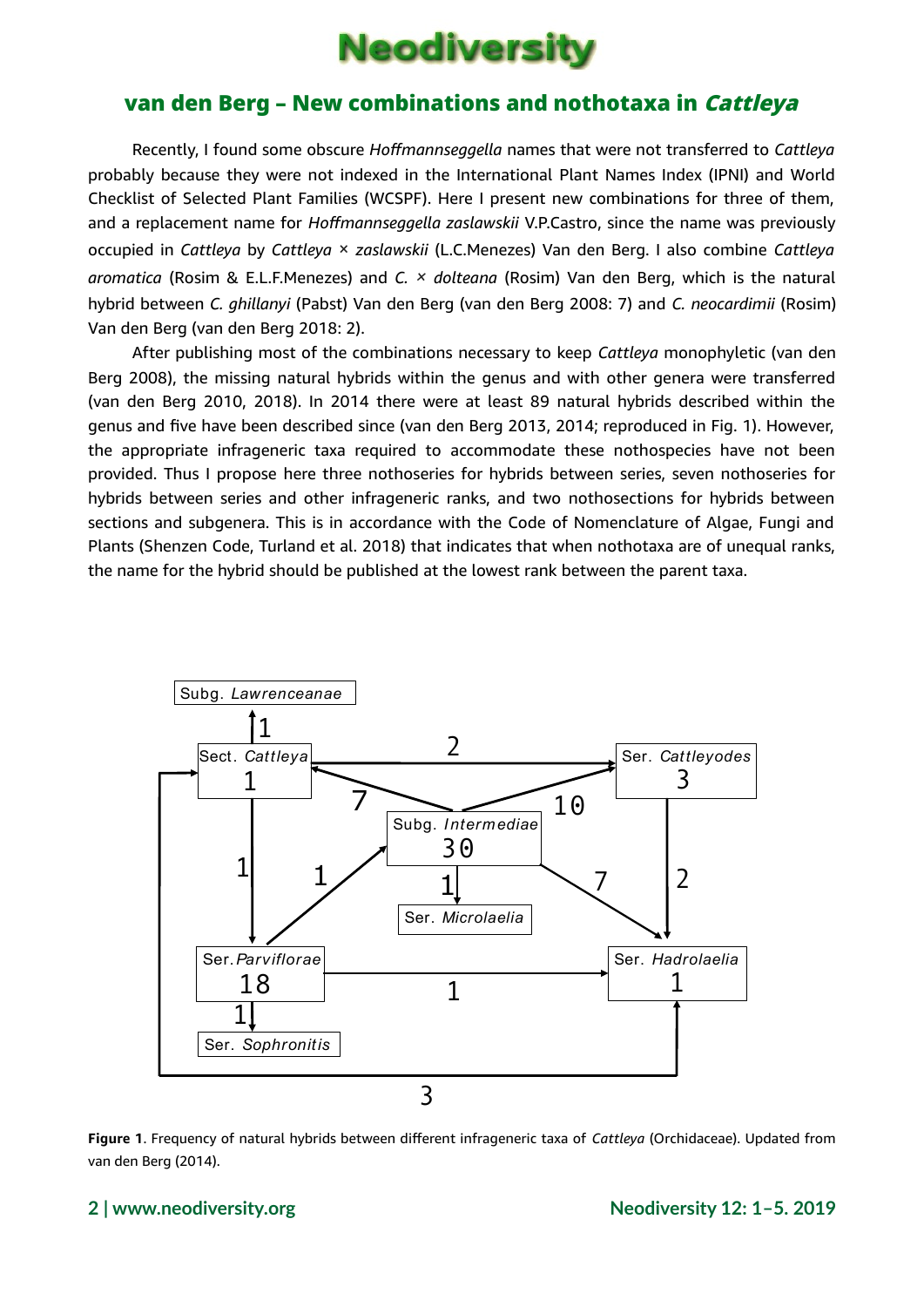

## **2 | TAXONOMY**

#### **New combinations in** *Cattleya*

#### *Cattleya aromatica* (Rosim & E.L.F.Menezes) Van den Berg, *comb. nov.*

Basionym: *Hoffmannseggella aromatica* Rosim & E.L.F.Menezes, Coletânea de Orquídeas Brasileiras 15: 602. 2019.

#### *Cattleya adelinae* (V.P.Castro) Van den Berg, *comb. nov.*

Basionym: *Hoffmannseggella adelinae* V.P.Castro & E.L.F.Menezes, Boletim CAOB 97/98: 33. 2015.

#### *Cattleya cruziana* (V.P.Castro & E.L.F.Menezes) Van den Berg, *comb. nov.*

Basionym: *Hoffmannseggella cruziana* V.P.Castro & E.L.F.Menezes, Boletim CAOB 97/98: 29. 2015.

#### *Cattleya × dolteana* (Rosim) Van den Berg, *comb. nov.*

Basionym: *Hoffmannseggella × dolteana* Rosim, Coletânea de Orquídeas Brasileiras 15: 606. 2019.

*Cattleya lourdesiana* (V.P.Castro) Van den Berg, *comb. nov.*

Basionym: *Hoffmannseggella lourdesiana* V.P.Castro, Boletim CAOB 93: 28. 2014.

#### *Cattleya neozaslawskii* Van den Berg, *nom. nov.*

Basionym: *Hoffmannseggella zaslawskii* V.P.Castro, Boletim CAOB 92: 136. 2013.

### **New infrageneric taxa to accomodate natural hybrids in equal ranks**

The first three names proposed are nothoseries within sect. *Crispae* (Pfitzer) Van den Berg (in van den Berg 2014). These and the remaining names have their authorities and publication data in Table 1, to avoid repetitions in each formula.

*Cattleya* nothoser. *Hadrocattleyodes* Van den Berg, **nothoser. nov.** Hybrid formula: *Cattleya* ser. *Hadrolaelia × Cattleya* ser. *Cattleyodes*

*Cattleya* nothoser. *Hadroparviflorae* Van den Berg, **nothoser. nov.** Hybrid formula: *Cattleya* ser. *Hadrolaelia × Cattleya* ser. *Parviflorae*

### *Cattleya* nothoser. *Parvinitis* Van den Berg, **nothoser. nov.** Hybrid formula: *Cattleya* ser. *Parviflorae × Cattleya* ser. *Sophronitis*

### **New infrageneric taxa to accomodate natural hybrids between unequal ranks**

*Cattleya* nothoser. *Cattleyocattleya* Van den Berg, **nothoser. nov.** Hybrid formula: *Cattleya* ser. *Cattleyodes × Cattleya* sect. *Cattleya*

*Cattleya* nothoser. *Hadrocattleya* Van den Berg, **nothoser. nov.** Hybrid formula: *Cattleya* ser. *Hadrolaelia × Cattleya* sect. *Cattleya*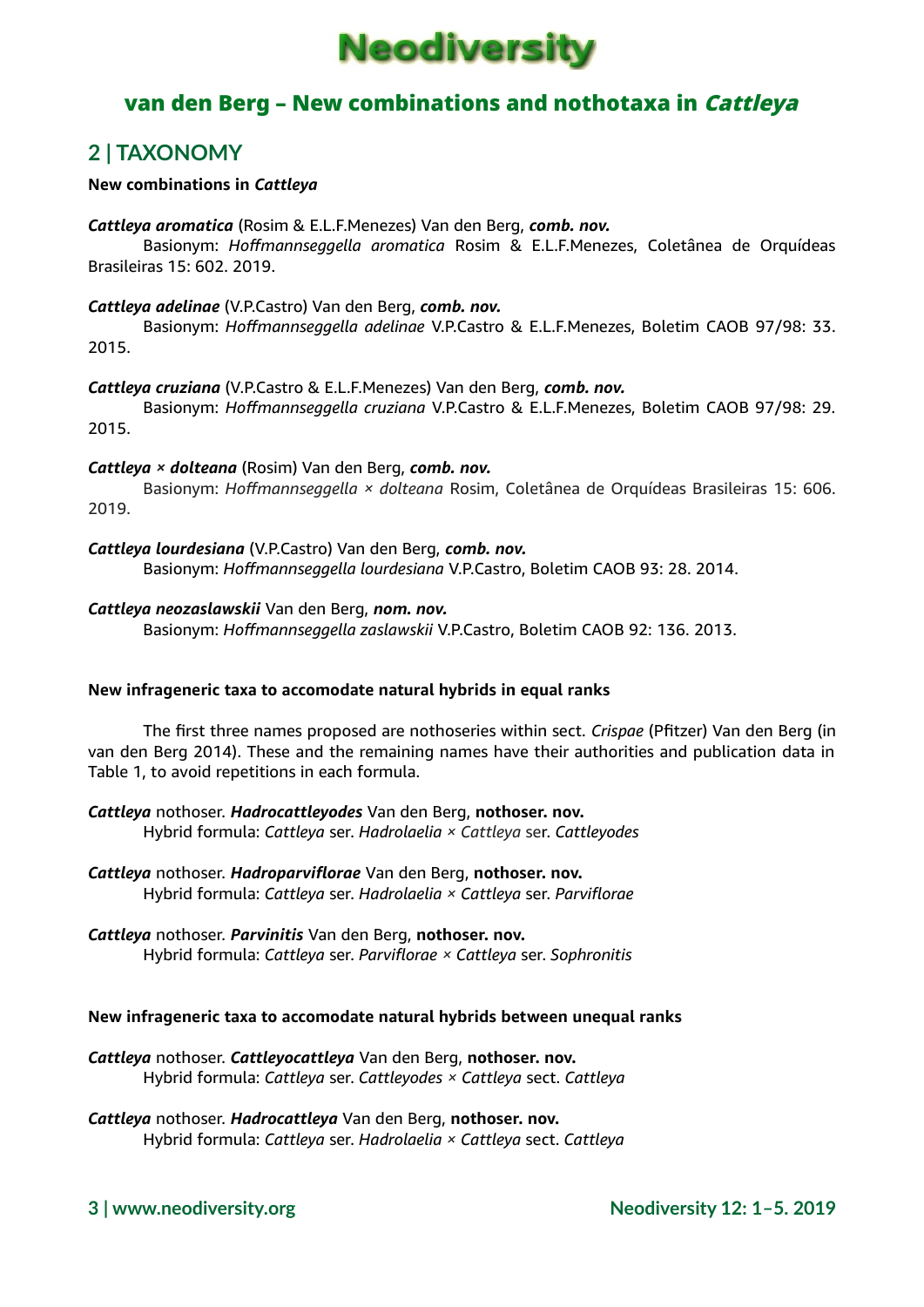

**Table 1**. Publication data for infrageneric names that are used in the hybrid formulas of the of the new hybrid infrageneric taxa proposed in the current paper.

| Name                        | Authors                | Reference               |
|-----------------------------|------------------------|-------------------------|
| Cattleya sect. Cattleya     | autonym                |                         |
| Cattleya ser. Cattleyodes   | (Schltr.) Van den Berg | van den Berg (2014: 79) |
| Cattleya subg. Intermediae  | (Cogn.) Withner        | Withner (2000: 168)     |
| Cattleya subg. Lawrenceanae | Van den Berg           | van den Berg (2014: 82) |
| Cattleya ser. Hadrolaelia   | (Schltr.) Van den Berg | van den Berg (2014: 81) |
| Cattleya ser. Microlaelia   | (Schltr.) Van den Berg | van den Berg (2014: 81) |
| Cattleya ser. Parviflorae   | (Lindl.) Van den Berg  | van den Berg (2014: 82) |
| Cattleya ser. Sophronitis   | (Lindl.) Van den Berg  | van den Berg (2014: 82) |

- *Cattleya* nothoser. *Hadrointermediae* Van den Berg, **nothoser. nov.** Hybrid formula: *Cattleya* ser. *Hadrolaelia × Cattleya* subg. *Intermediae*
- *Cattleya* nothosect. *Intercattleya* Van den Berg, **nothoser. nov.**  Hybrid formula: *Cattleya* subg. *Intermediae × Cattleya* sect. *Cattleya*
- *Cattleya* nothoser. *Interleyodes* Van den Berg, **nothoser. nov.** Hybrid formula: *Cattleya* subg. *Intermediae × Cattleya* ser. *Cattleyodes*
- *Cattleya* nothosect. *Lawrenceya* Van den Berg, **nothoser. nov.** Hybrid formula: *Cattleya* subg. *Lawrenceanae × Cattleya* sect. *Cattleya*
- *Cattleya* nothoser. *Microintermediae* Van den Berg, **nothoser. nov.** Hybrid formula: *Cattleya* ser. *Microlaelia × Cattleya* subg. *Intermediae*
- *Cattleya* nothoser. *Parvintermediae* Van den Berg, **nothoser. nov.** Hybrid formula: *Cattleya* ser. *Parviflorae × Cattleya* subg. *Intermediae*
- *Cattleya* nothoser. *Parvicattleya* Van den Berg, **nothoser. nov.** Hybrid formula: *Cattleya* ser. *Parviflorae × Cattleya* sect. *Cattleya*

## **3 | ACKNOWLEDGEMENTS**

The author thanks CNPq (Conselho Nacional de Desenvolvimento Científico e Tecnológico) for the scientific productivity grant (Pq-1A, grant 310975/2017-4), and T.E.C. Meneguzzo for reviewing the manuscript.